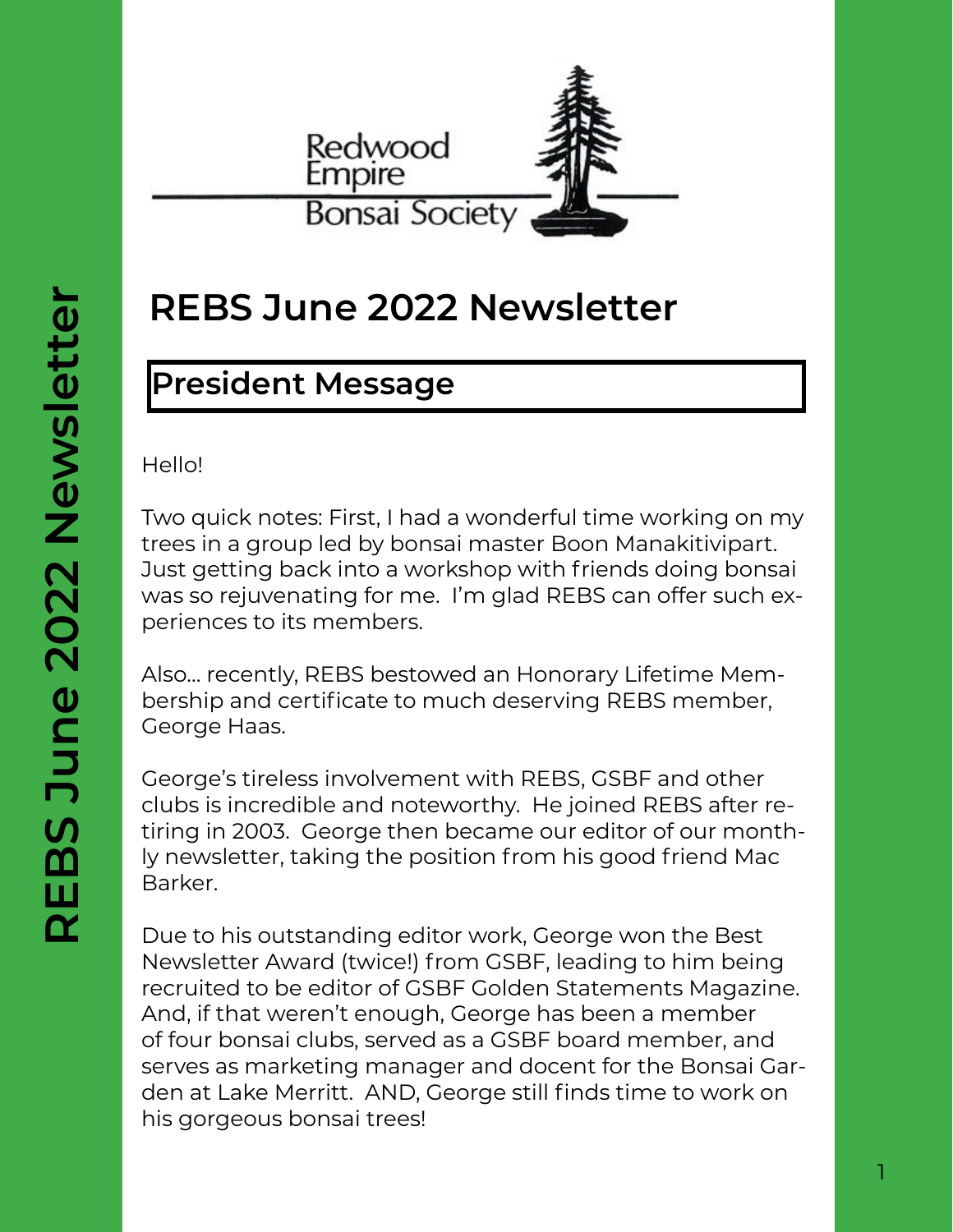Thank you George for all you give to REBS and the bonsai community!

Alan Murakami REBS President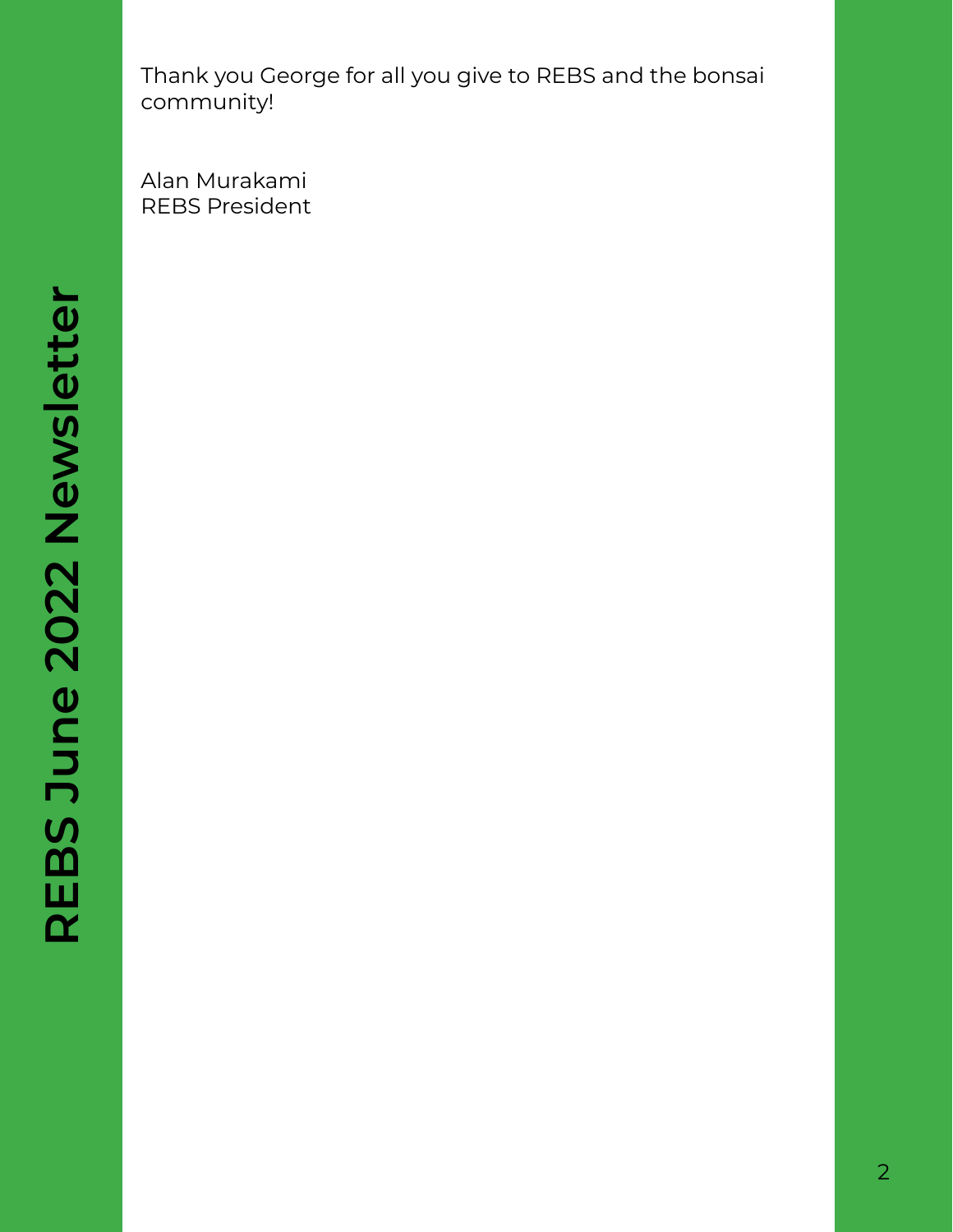# **REBS Board Meeting**

On May 26, 2022, from 6:30 to 7:30 p.m., a REBS board meeting was held at the Franklin Park Clubhouse. Here are some highlights of that board meeting:

A treasurer's report submitted by Paul Wycoff showed the club was in the black with a total of \$27,824.59.

Sale of donated books totaled so far: \$769 net to club. (Recent sales of books and trees from Barbara Bardella contributing significantly to our budget.)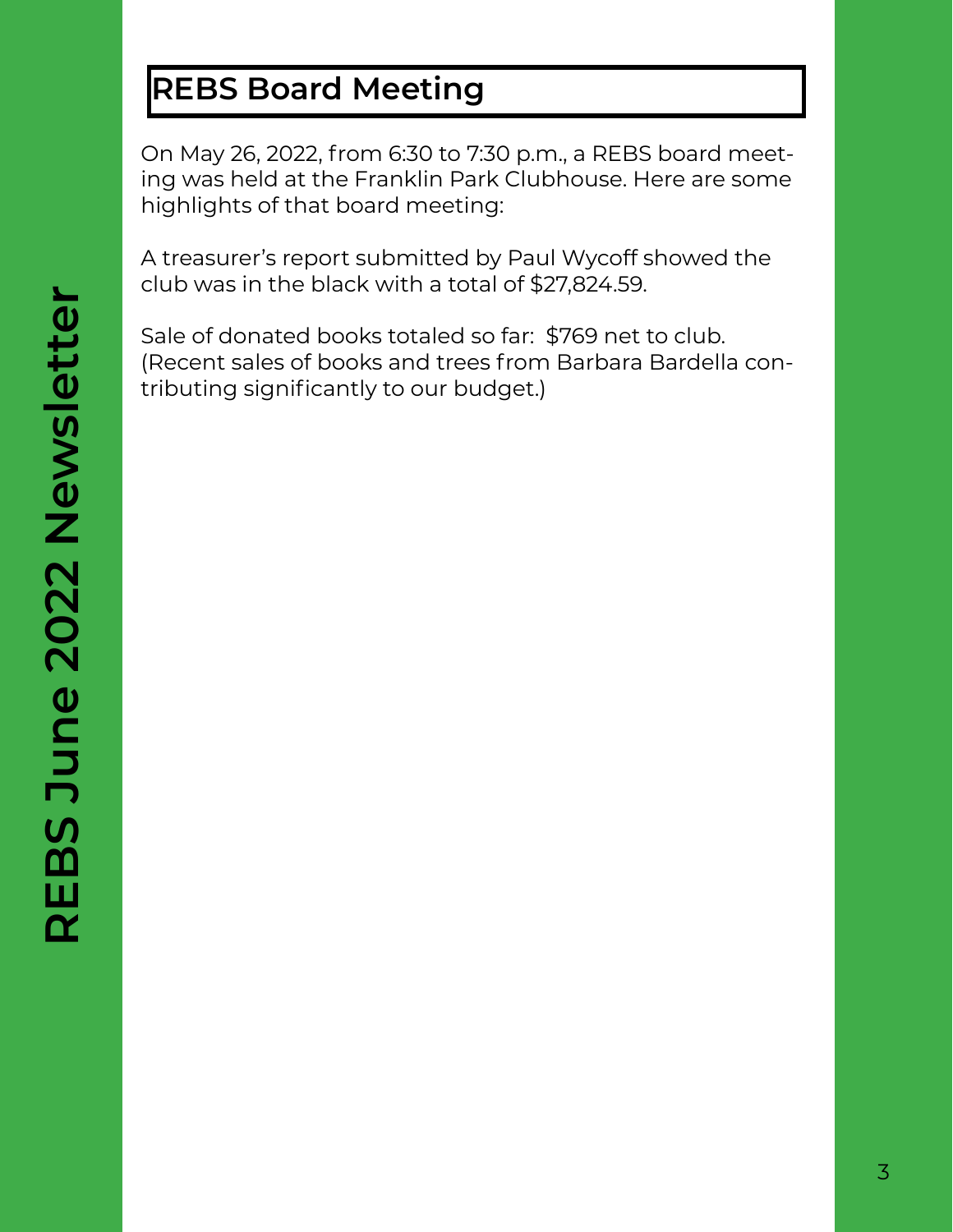# **Club Scheduled Events**

All REBS meetings and workshops will be held at the Franklin Park Clubhouse in 2022.





Franklin Park Clubhouse 2095 Franklin Avenue Santa Rosa, CA 95404 707-543-3733 **https://www.srcity.org/2501/Franklin-Park-Clubhouse**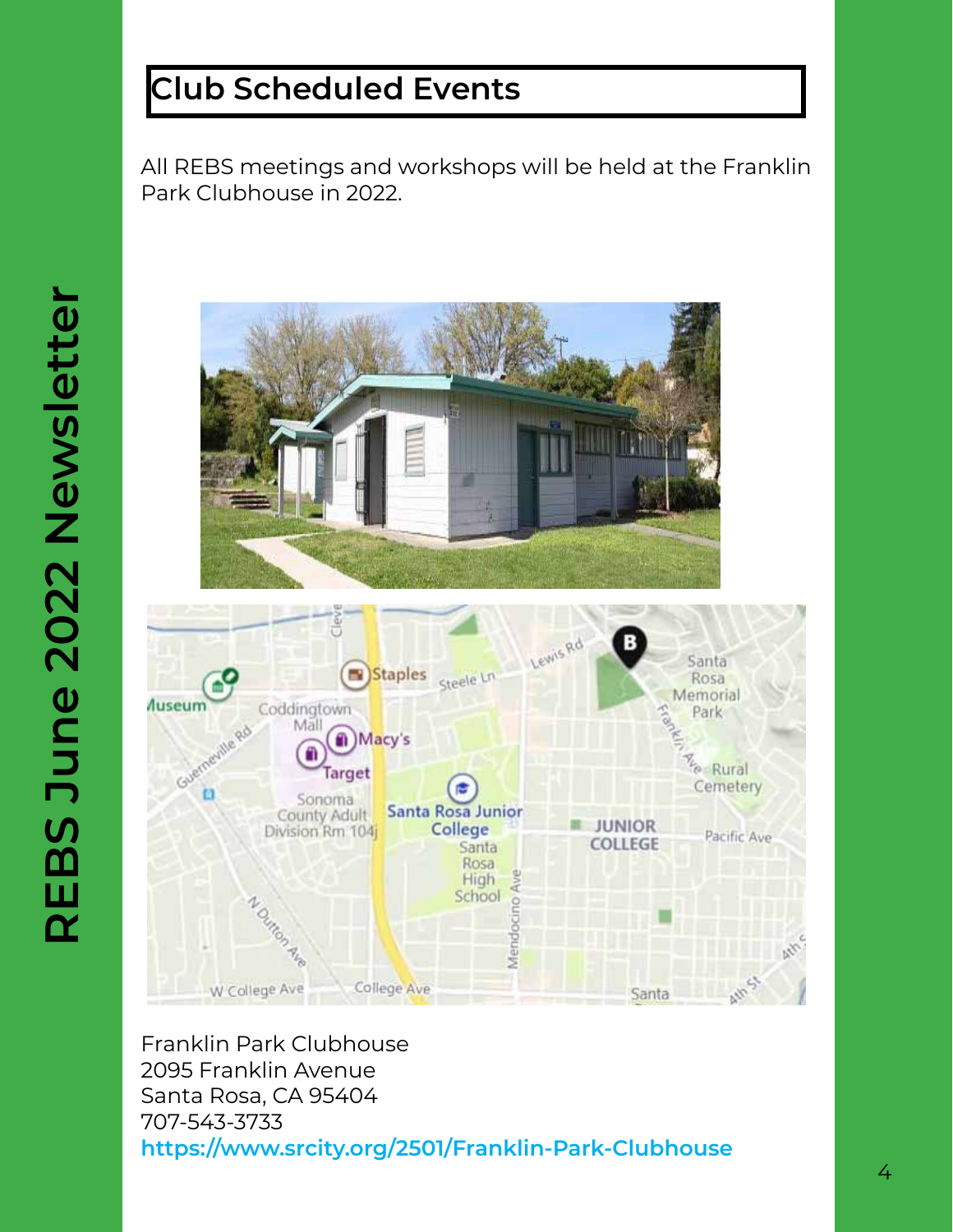# *Monthly General Meeting/Demonstration:*

On June 23, Thursday from 7:30 to 9:30 p.m., there will be a general meeting and demonstration. Guest demonstrator will be Jonas Dupuich. Jonas will discuss bonsai display principles.

Jonas is the creator and author of the Bonsai Tonight blog https://bonsaitonight.com/ a world renouwned online blog and instructional guide. He is also the author of *The Little Book of Bonsai*. He is a professional bonsai artist, instructor and vendor.

There will be a board meeting the same night, starting at 6:30 p.m. Members are welcome.

## *Monthly Members' Workshops:*

On June 2, Thursday, from 7:00 to 9:30 p.m., there will be a members' workshop.

REBS is pleased to announce it will be having members' workshops scheduled for the first Thursday of each month, from 7:00 to 9:30 p.m. The workshops will be held at the Franklin Park Clubhouse.

All levels of skill are invited. Ivan Lukrich, Michael Murtaugh and Garth Hokanson have graciously offered to lend advice and input. Bring your own tree and materials. Cost: \$15.00 per workshop. Thanks Michael Murtaugh for being our workshop chair. Please email Michael at mrmurtaugh@sbcglobal.net to RSVP and reserve a spot.

# **COVID Health Safety Statement**

COVID protocols are necessary for everyone to be safe and feel comfortable. Please be sure you are fully vaccinated and wearing of face covering is required. If you feel ill or have COVID symptoms, please stay home. Take necessary precautions to protect yourself and others.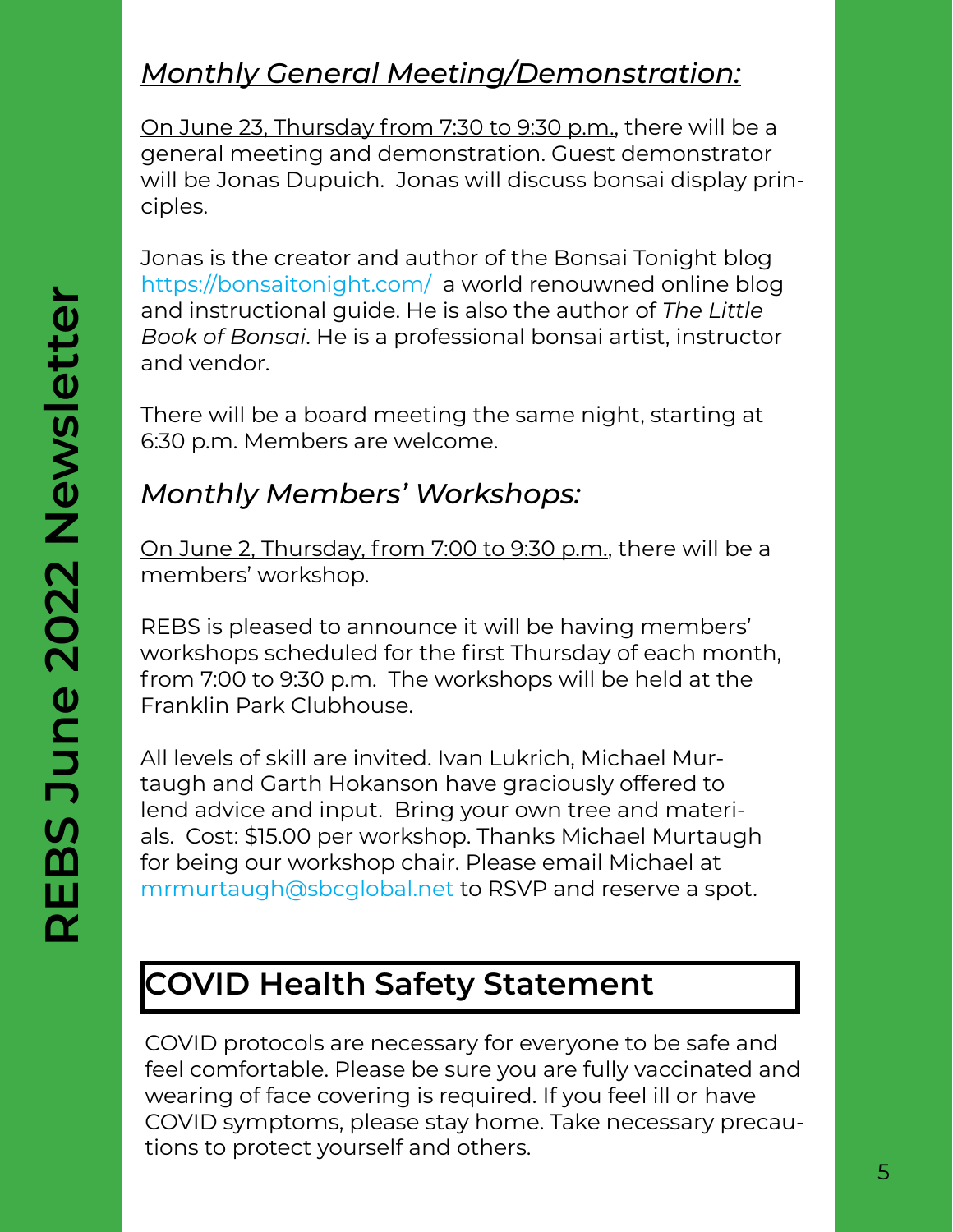# **Calendar Local Bonsai Events**

June 4 and 5, 2022 San Mateo, CA

Sei Boku Bonsai Kai:

Come celebrate Sei Boku Bonsai Kai's 37th Anniversary Bonsai Show, June 4 and 5, 2022, from 10:00 a.m. to 4:00 p.m. at the San Mateo Garden Center, 605 Parkside Way, San Mateo. Saturday demonstration by Steve Iwaki at 1:00 p.m. Sunday workshop by Jerry Carpenter and Valerie Monroe at 1:00 p.m. Raffles, door prizes, tree clinic, vendor sales, plant sales. Free admission. POC is Jeremy Foster at coastaqua@yahoo.com.

June 8, 2022 Oakland, CA

The East Bay Bonsai Society (EBBS) will be having an inperson bonsai auction on Wednesday, June 8, 2022, at 666 Bellevue Ave., Lakeside Park Garden Center (Lake Merritt) in Oakland. The auction will start at 7:30 p.m. with a preview at 7:00 p.m.

The auction will include established and starter bonsai trees, pots, tools, etc. Credit cards, checks, and cash accepted. Free admission. Parking available. Sales tax will be added to purchases. Masks are required.

June 18 & 19, 2022 Livermore, CA

Valley Bonsai Society: 12th annual show at Alden Lane Nursery, 981 Alden Lane. Show hours are 10 AM to 4 PM with a demonstration at 1PM on both days. The finished tree will be raffled off at the end of the demonstrations. Bonsai pots, soil, etc. available for purchase. Admission is free.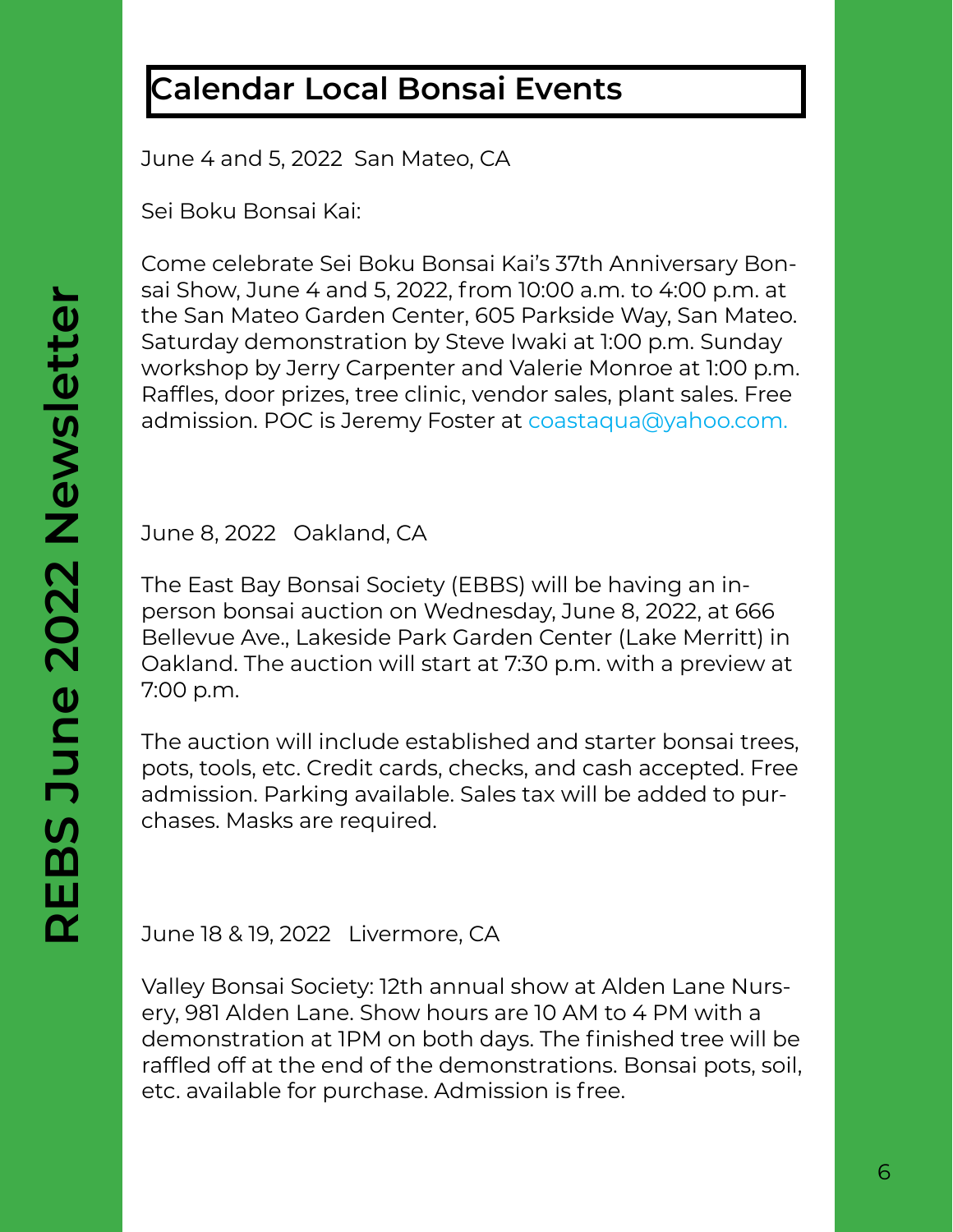July 9, 2022 Oakland, CA

Bonsai Garden at Lake Merritt (BGLM):



Special Bonsai Auction, July 9, 2022, Saturday 11:00 a.m. to 4:00 p.m., at the Lakeside Park Garden Center, Lake Merritt, 666 Bellevue Ave., Oakland.

Dennis and Joanne Makishima have donated their entire personal bonsai collection and related materials. Some 40 years of accumulation in bonsai history. This is the largest donation ever of bonsai trees and related materials to the Bonsai Garden at Lake Merritt, Oakland, California. This auction will feature legacy pines and more from the mid-1950's to early 1960's, significant to the Japanese American bonsai pioneers - Iseyama Furusawa, Mas Imazumi, Jimmy Inadomi, Toshio Saburomaru, Peter Sugawara, Johnny Uchida, and others. Most Japanese American hobbyists started their bonsai from seed in the 1950's after release from WWII imprisonment, making this an extraordinary, one of a kind auction.

Sale following immediately after auction.

For more information, contact George Haas at gwhaas@comcast.net or visit the BGLM website https://bonsailakemerritt.com/

July 30, 2022 Sebastopol, CA

REBS Annual Picnic and Potluck:



REBS will resume its tradition of our annual pot luck picnic on July 30 at the home of Barbara Bardella, located at 1434 Cunningham Road, Sebastopol, CA. The club will provide tri - tip and chicken as well as plates, cutlery, napkins, bottled water, etc. Club members are asked to bring a side dish, salad, or desert. Picnic will begin at noon with food to be served shortly after.

Potlucks have traditionally been a gathering were people bring their favorite or special dish to share. With that in mind, please do not bring chips or a veggi tray that you pick up at Costco. We all look forward to your culinary talents.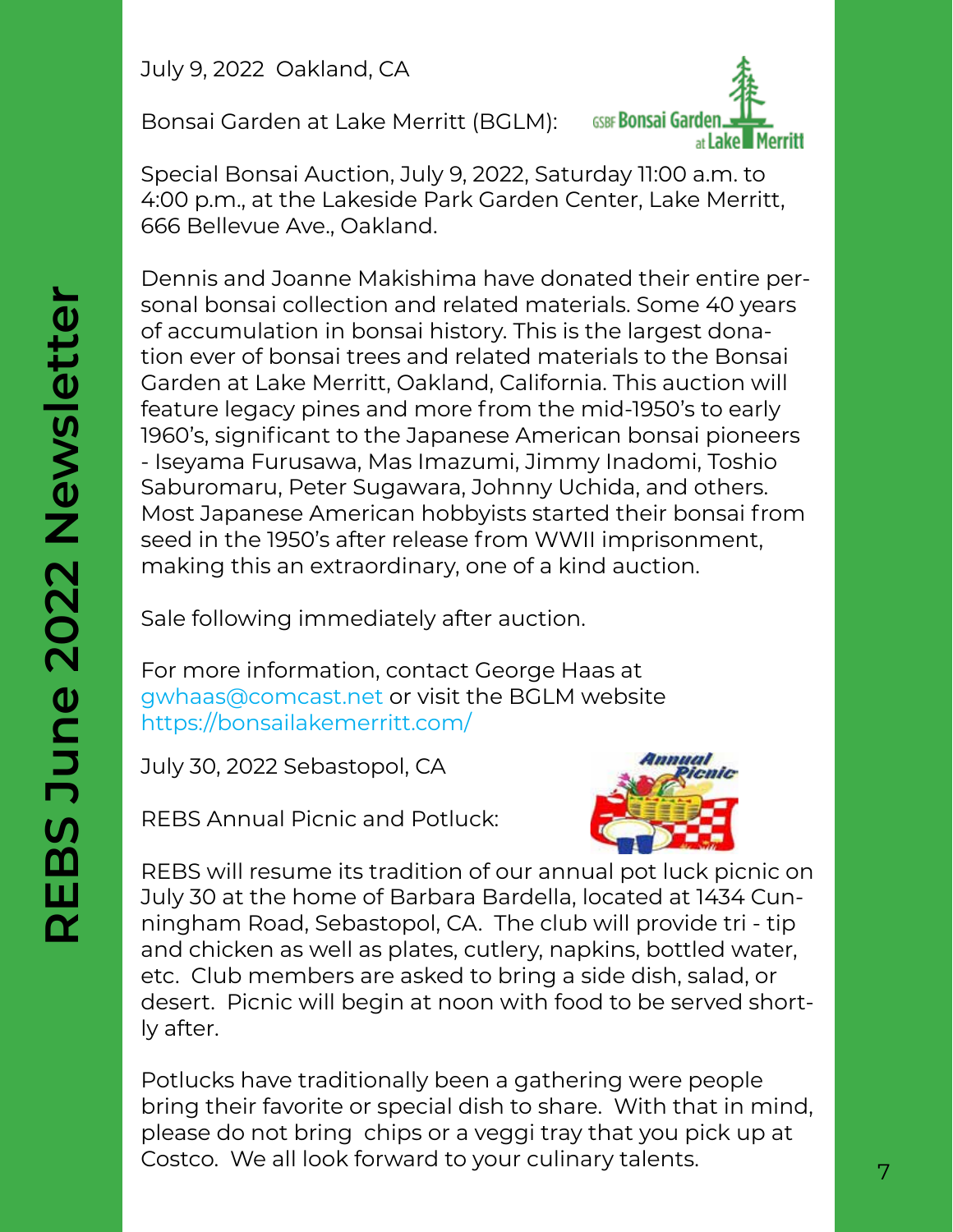August 6, 2022 San Rafael, CA

Marin Bonsai Club (MBC) and Redwood Empire Bonsai Society (REBS):

Joint Bonsai Sale, hosted by MBC and REBS, on Saturday, August 6, 2022, from 11:00 a.m. to 4:00 p.m., at the Terra Linda Community Center, 670 Del Ganado Rd, San Rafael.

The sale will include established and starter bonsai trees, pots, tools, etc. Checks and cash accepted. Free admission. Parking available.

For details, contact Diane Matzen at dcmatzen@gmail.com or George Haas at gwhaas@comcast.net.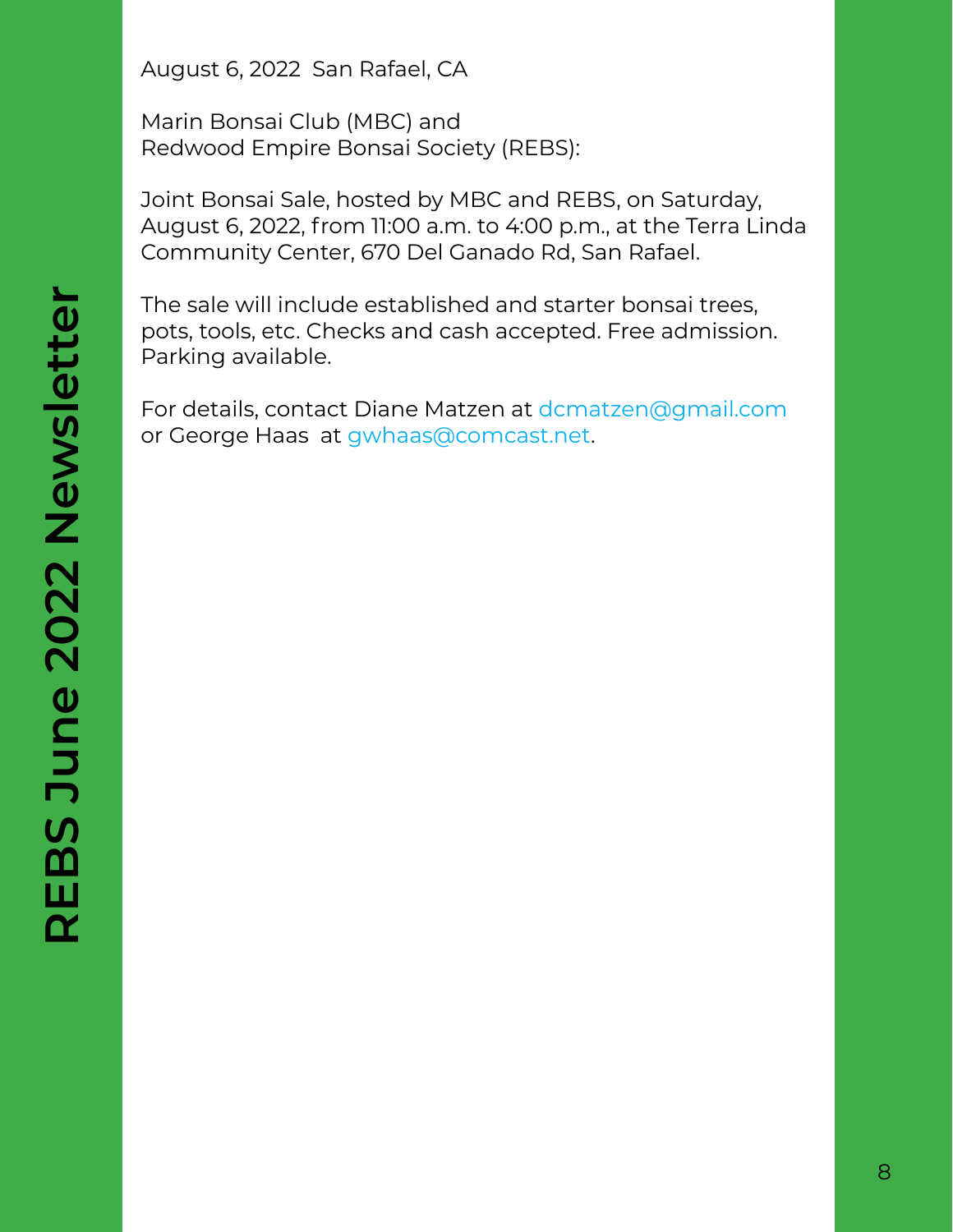October 8 and 9, 2022 Santa Nella, CA

GSBF Bonsai Rendezvous 2022, on Saturday and Sunday, at the Hotel Mission De Oro, Santa Nella, CA. Free and open to the public. Point of Contact Rich Guillen, richguilen@att.net or 831-348-5015.



#### **GSBF BONSAI RENDEZVOUS 2022** SATURDAY: OCTOBER 8TH THRU

SUNDAY: OCTOBER 9TH, 2022 **HOTEL MISSION DE ORO . SANTA NELLA, CA.** 

#### **GSBF Bonsai Rendezvous 2022**

is a special GSBF event dedicated to the renewal and celebration of the art and people of bonsai.

#### It's Free and Open to the Public

- · Free daily bonsai demonstrations
- · Do-It-Yourself Bonsai work area

. 30+ Northern / Southern California and out of state Vendors in one huge location with trees and supplies

· Silent auctions daily (silent auction consignment opportunities available)

- . Mel Ikeda will be leading the
- Tomodachi group at the Rendezvous

· Donations of bonsai trees and related material for the silent auction are greatly appreciated.

#### For more information click

"RENDEZVOUS" tab on the GSBF website, http://www.gsbfbonsai.org/ Or Contact Rich Guillen: richguillen@att.net, cell: (831) 348-5015 See you there!



Jeff Stern - Bey Serrata

**GSBF Bonsal Fendezvous will** include a sales area that is open to the public, offering plants, tools, pots, etc.

There will be an opportunity to observe bonsai masters at work, participate in silent auctions and connect with fellow bonsai enthusiasts.

> Call Hotel Mission De Oro for a reservations for the Bonsai Rendezvous special rate of \$155 / night (2 night minimum room rate)<br>(209) 826-4444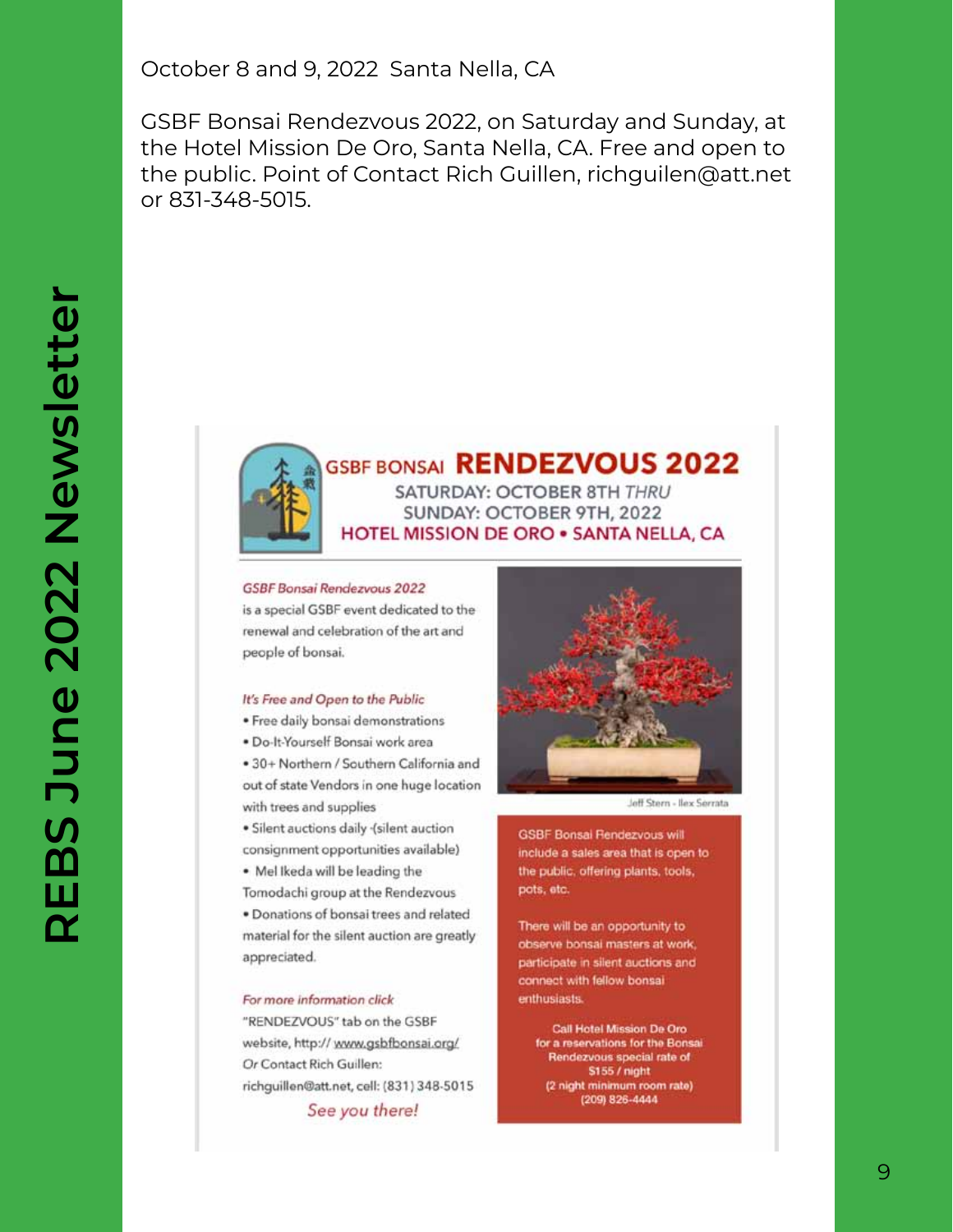November 12 and 13, 2022 Oakland, CA

Pacific Bonsai Expo:

The Pacific Bonsai Expo is to be held November 12-13, 2022 in Oakland, CA, at the Bridge Yard. The Pacific Bonsai Expo is a juried exhibition featuring 75 outstanding bonsai displays and a selection of the community's top vendors. The Jurors, Bjorn Bjorholm, Ryan Neil, and William N. Valavanis will select the trees. For more information go to the homepage using the following link https://www.pacificbonsaiexpo.com/ .



Update: At the close of submissions on April 30, there were 160 bonsai submitted, of which the jurors will select 75 exhibits and 20 alternates. We will know the exhibitors in two to four weeks.

For the past 14 years, there has been the bi-annual US National Bonsai Exhibition in Rochester, New York. Pacific Bonsai Expo is bringing the like event to the west coast. There will be a trophy and \$10,000 in cash prizes, but also the bragging rights for best of show, large conifer, large deciduous, large broad leaf evergreen, medium display, and shohin.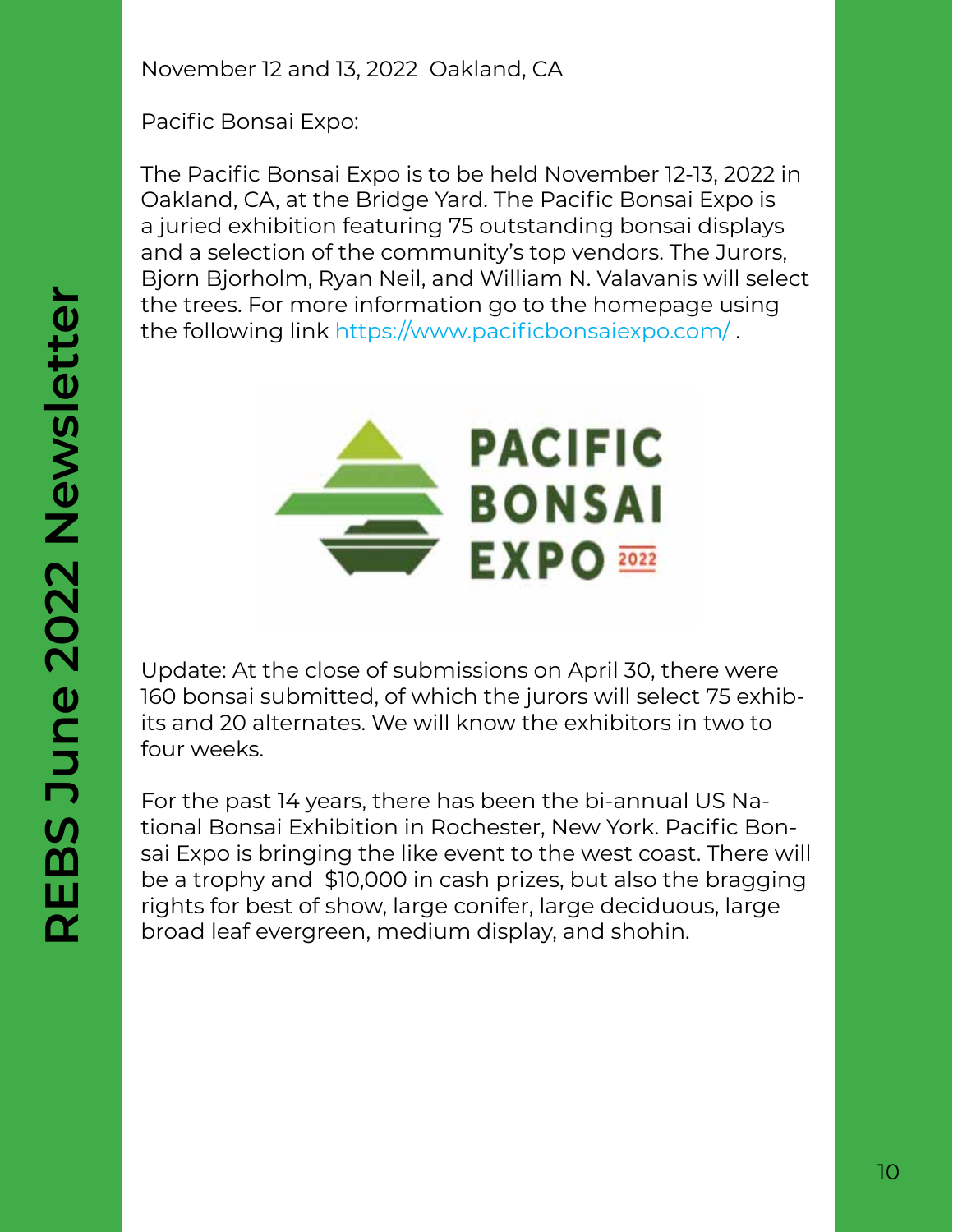# **Noteworthy**

### **SAVE THE DATE:**

REBS will be hosting a "Thank You Dinner" for our departing club sensei, Kathy Shaner on Saturday, August 20. Location to be determined. Please RSVP to Alan Murakami at amurakami6@yahoo.com.

REBS Website Manager & Newsletter Editor. George Haas, who has done such an outstanding job in these roles announces he wishes to resign from this aspect of his REBS duties. Thus, REBS is seeking a replacement. If you, or you know of someone who is willing to keep this vital REBS role going, please contact Alan Murakami.

### **Volunteers Wanted:**

Volunteering to help out on various REBS and local bonsai events is a sure way to lend support and ensure success. But also you gain first hand knowledge and insight into behind the scenes of bonsai business, whether it might be a show, fundraiser, club officer, board member or appointment.

Here are some upcoming bonsai events to consider being a volunteer:

 **Jul 9 Bonsai Garden at Lake Merritt Auction & Sale August 6 joint REBS and Marin Bonsai Club Sale October 8 & 9 GSBF Bonsai Rendezvous 2023 REBS Annual Show**

### **On Education, Workshops and Contribution – by Michael Murtaugh:**

As we move forward after the COVID shut down let me suggest ways to encourage member participation.

Beginner Series –

Let's develop a course of sessions to bring in new interested people. For a fee, which will cover all of our costs, we offer a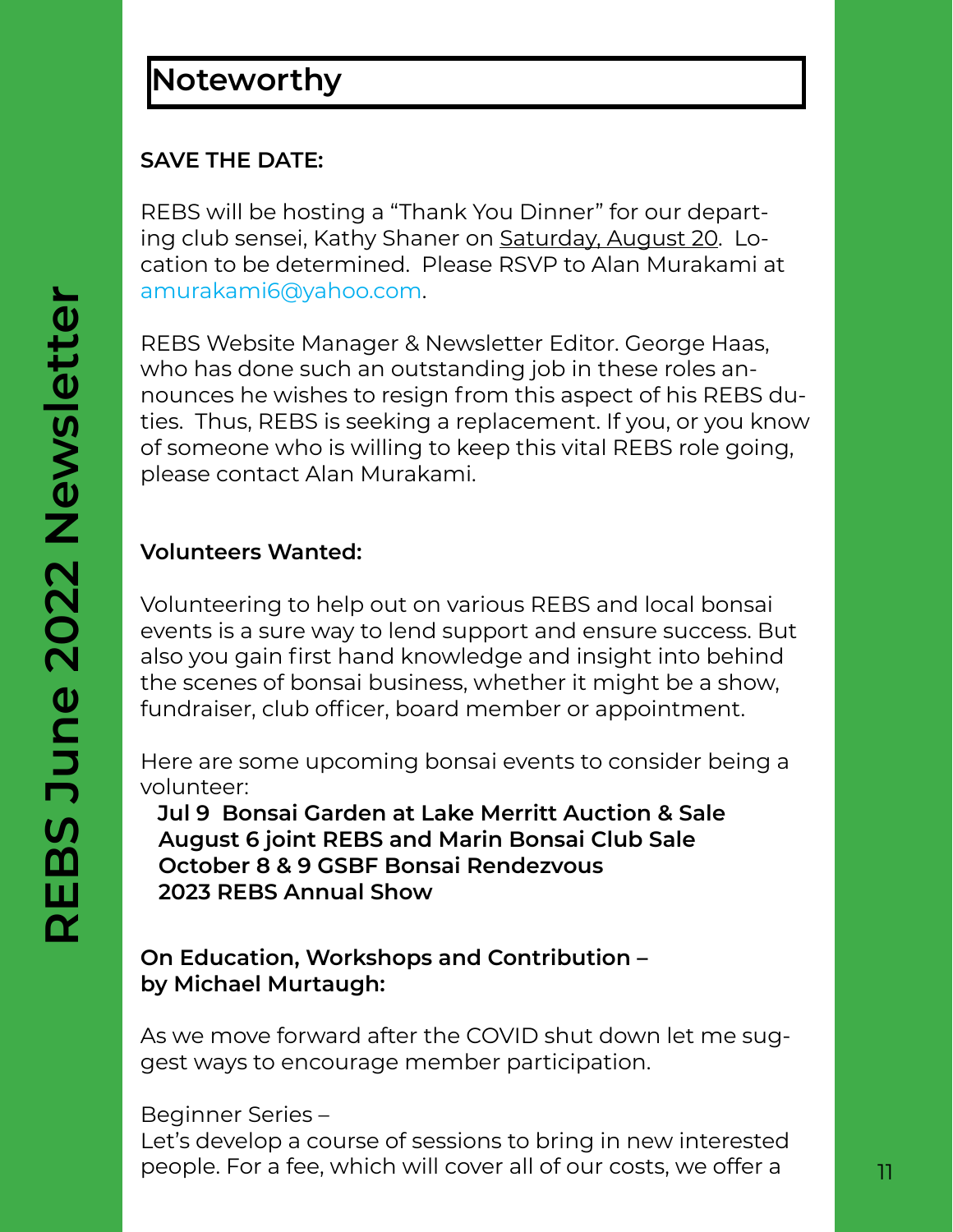starter tree or two and a couple beginner sessions with experienced members to spark a person's interest in further learning the art of bonsai.

Small Group of Interest Sessions –

We encourage individuals in the club to host free sessions to other club members at someone's garden or garage. These can be a group of friends that get together on a regular basis to work on their trees. Or they could be single species gatherings, where all work on pines or maples at the same time.

Advanced workshops with Bonsai Professionals – Schedule daytime workshops, either weekdays or on weekends with a professional bonsai artist/instructor. These would be more expensive and could be scheduled around our monthly demonstrator.

Members' (formerly Intermediate) series – Continue our popular monthly workshops where experienced members work alongside newer practitioners for a small fee.

I welcome any comments and thoughts about how to make more educational options and more social gatherings available to ourselves. Talk among yourselves or talk with me and let's get going! Michael

# **Membership Dues**

Reminder that membership dues are overdue at this time. Please complete the renewal member application and mail a check to Paul Wycoff, Treasurer, 6550 Stone Bridge Rd, Santa Rosa, CA 95409-5833.

http://www.rebsbonsai.org/membership/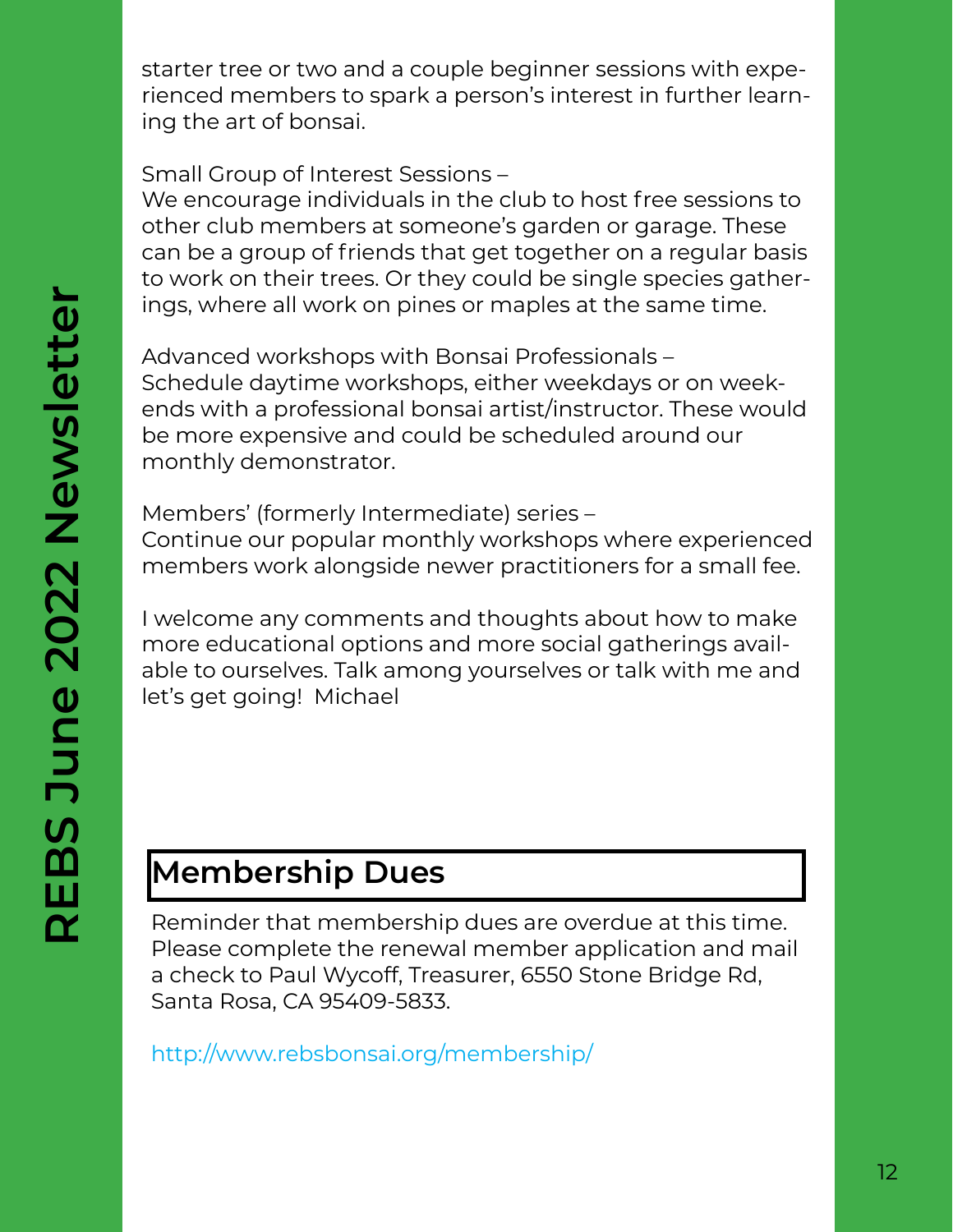# **Seasonal Advice for Bonsai Enthusiasts**

## **June**

The May Write up is important for this month as well so please review it again before our next workshop together. If you feel you understand it and don't have to review it, then you definitely need to review it again. ;-)

Japanese Black Pine and De-candling:

For many of us in the Bay Area, June is the time to de-candle our Japanese Red/Black Pines. For others living in warmer climates such as Sacramento or Fresno, de-candling may starts in July. So why the difference?

De-candling is one of very few techniques we perform solely based on the time of year. Depending on how long our growing season is, the time to de-candle will shift. Also, the size of our tree and age will determine if we de-candle early in the month or later in the month.

A few years ago, I wrote an extensive blog post about the concepts of de-candling. Instead of re-writing it all here, please visit that post to get a refresher in how and why we de-candle our Japanese Red/Black Pines. In the post, there are plenty of pictures of the process and what the tree does afterwards. If you still have questions, please feel free to email me.

### http://peterteabonsai.wordpress.com/2012/06/29/de-candlingand-stuff/

\*\*If you plan to de-candle your Japanese Red/Black Pine, you have the option to wire the tree at that time as well. If the de-candling is partial, you can still wire the tree but have to be extra careful not to break any sensitive candles or needles. The safest time to wire the tree is during the Winter.\*\*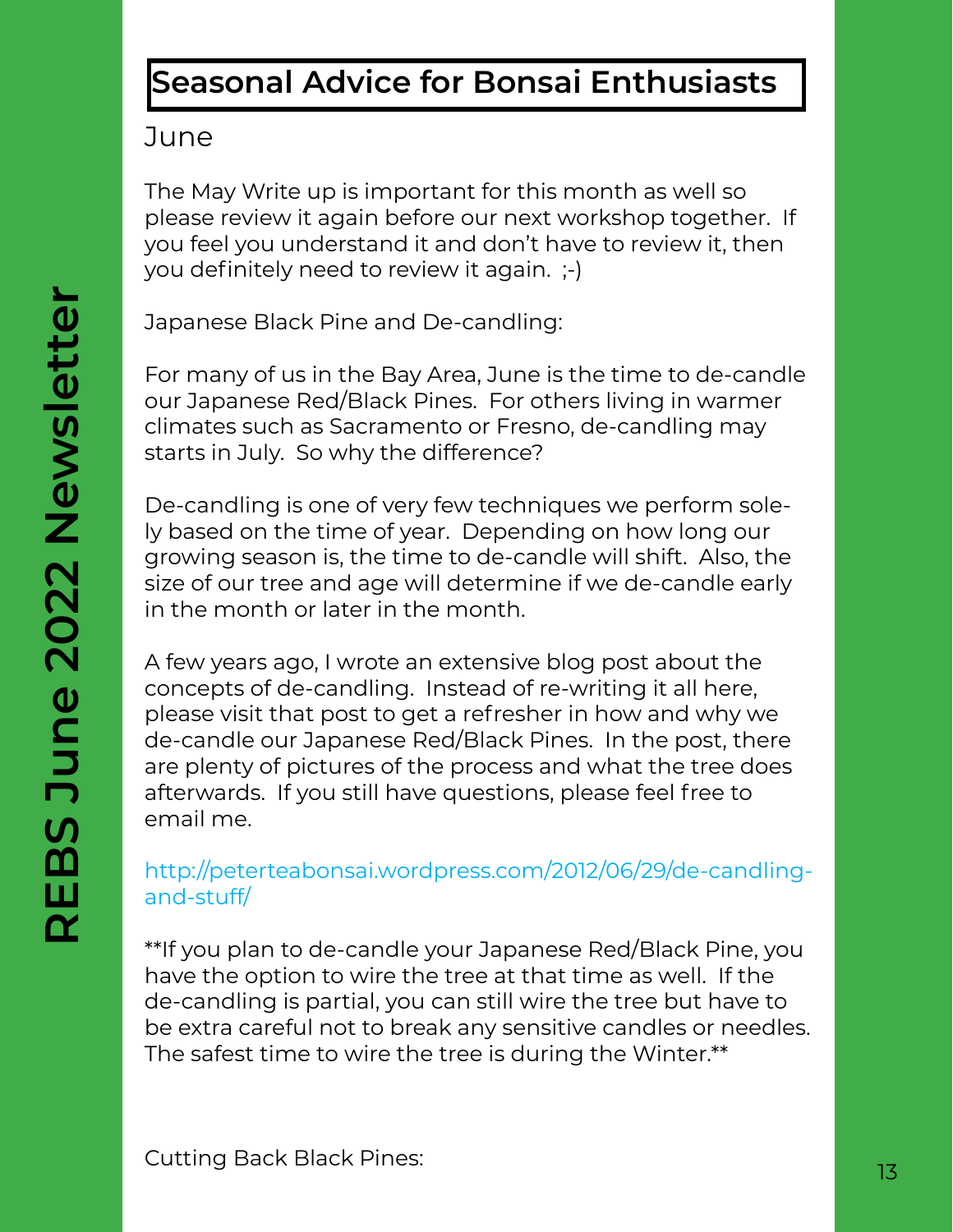For those of us that decide to develop Japanese Black Pines to Bonsai, it's important to know what kind of cuts we can make. There are two types of cutting in Bonsai.

Complete removal of un-needed branches for the design of the tree.

Cutting back to promote back-budding/division or cutting back to a division.

The cutting itself is easy though the where, why and when is the difficult part to learn. Don't be intimidated though and go for it! That's part of the experience creating Bonsai. Gaining more experience cutting will fine tune your skills so that you know you're cutting enough and not over cutting at the same time.

Is that the only way we can cut the tree?

For de-candling, is the Summer the only time we can cut the candles?

Since you've all been taking my workshops, you know that the answer is, "It depends on the situation and what you're wanting the tree to do."

What if I cut into the middle of a currently growing candle?

What if I cut the new candles off at different times of the year?

…and can I only work with the new candles?

Needles Buds and Terminal Buds:

Don't forget about the needles bud! At each set of needles, there is ONE needle bud there. We don't normally see them unless they start to grow. If you cut into the needle bud area of the candle, the needle buds closest to the cut point will start to grow. Just know that they take longer to grow then the terminal buds. That's why when working on young or developing Black Pines, we don't focus on pulling needles.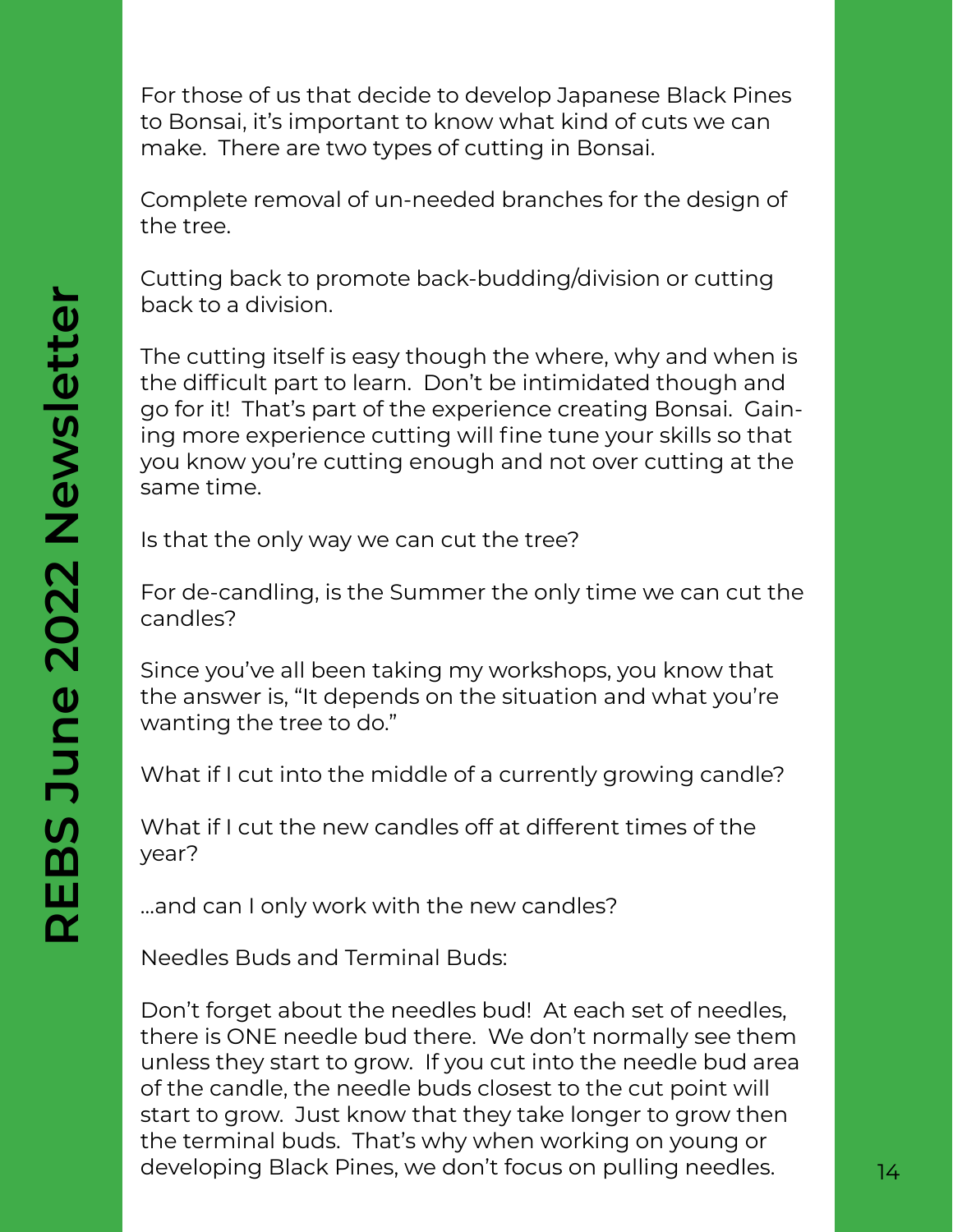Removing needles means we are reducing the potential of branch development on a larger percentage of the tree. Once the needles are gone, the needle bud goes with it.

The terminal bud is the big bud at the end of the branch. This area can have multiple buds depending on the strength of the tree and the individual branch. Normally when we decandle, we are cutting back to the previous year's terminal end.

A problem that many of us have when develop Black Pines are that we're too focused on cutting back to an existing division in the branch or the technique of de-candling. Or we're too focused on Black Pine schedules that were meant for refined trees.

Typical Japanese Black Pine development model:

Repot right before Spring

De-candling in June or July

Wire, cut, pull needles during Winter

The Standard Model is correct and useful, but incomplete in learning how to develop Japanese Black Pines from unrefined to refined Bonsai.

During the workshop, I will illustrate how we could and should deviate from the standard model (depending on the tree's situation) to develop Japanese Black Pines from unrefined to refined Bonsai. When we work on your trees, we can then apply those techniques together to further our understanding of the tree's reactions and the process of developing it into Bonsai.

High Mountain Pines:

High Mountain Pines are all pines that grow in high elevations such as Ponderosa, Japanese White Pines, Scots Pine, Lodgepole Pines, Pinion Pine, etc.

These high mountain Pines are not normally de-candled either because they have a tougher time coming back from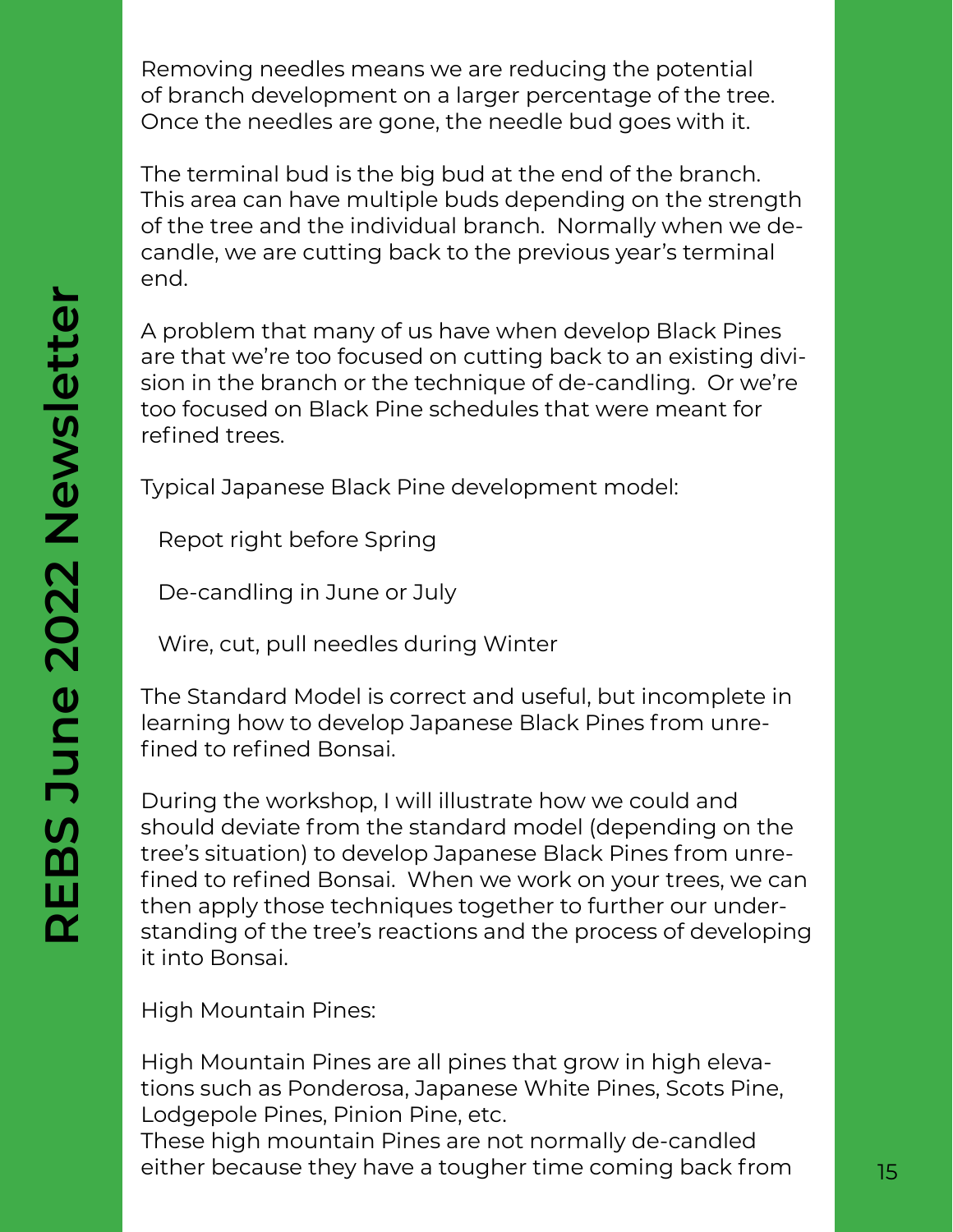such a huge loss in foliage. Many times, the branches that are de-candled tend not to grow a second set of candles and the tree becomes weak.

I have met several people who say they de-candled every year with "good results," on high mountain pines, but when I see the tree, they are always weak and not doing well.

There is a time though where we can potentially de-candle a high mountain pine but not for the same reasons that we do it for a Japanese Red/Black Pine. It's mainly done to promote back budding. Due to the dangers of this technique, please ask me in person how this is done and if it can be applied to your tree.

Trees to Work on this Month:

If you don't plan to work on or have any Japanese Red/Black Pines, then here are some other tree species to work on this month:

Any tree where the foliage has hardened off Working on Healthy and Stable Trees

Whatever tree you decided to bring to work on this month, be sure that it's growing well. There is no point in working on a tree that is sick or weak. If the tree is sick or weak, then we have to first figure out why and what we can do to get the tree stronger before we continue its bonsai training. Also, if you plan on wiring (stress) a tree, make sure it's firmly planted in the pot and not moving around too much. If the tree starts to rock back and forth during the work, it's just extra stress on the tree.

For additional information on monthly bonsai seasonal work, check out the Peter Tea website at https:// https://www.ptbonsai.com.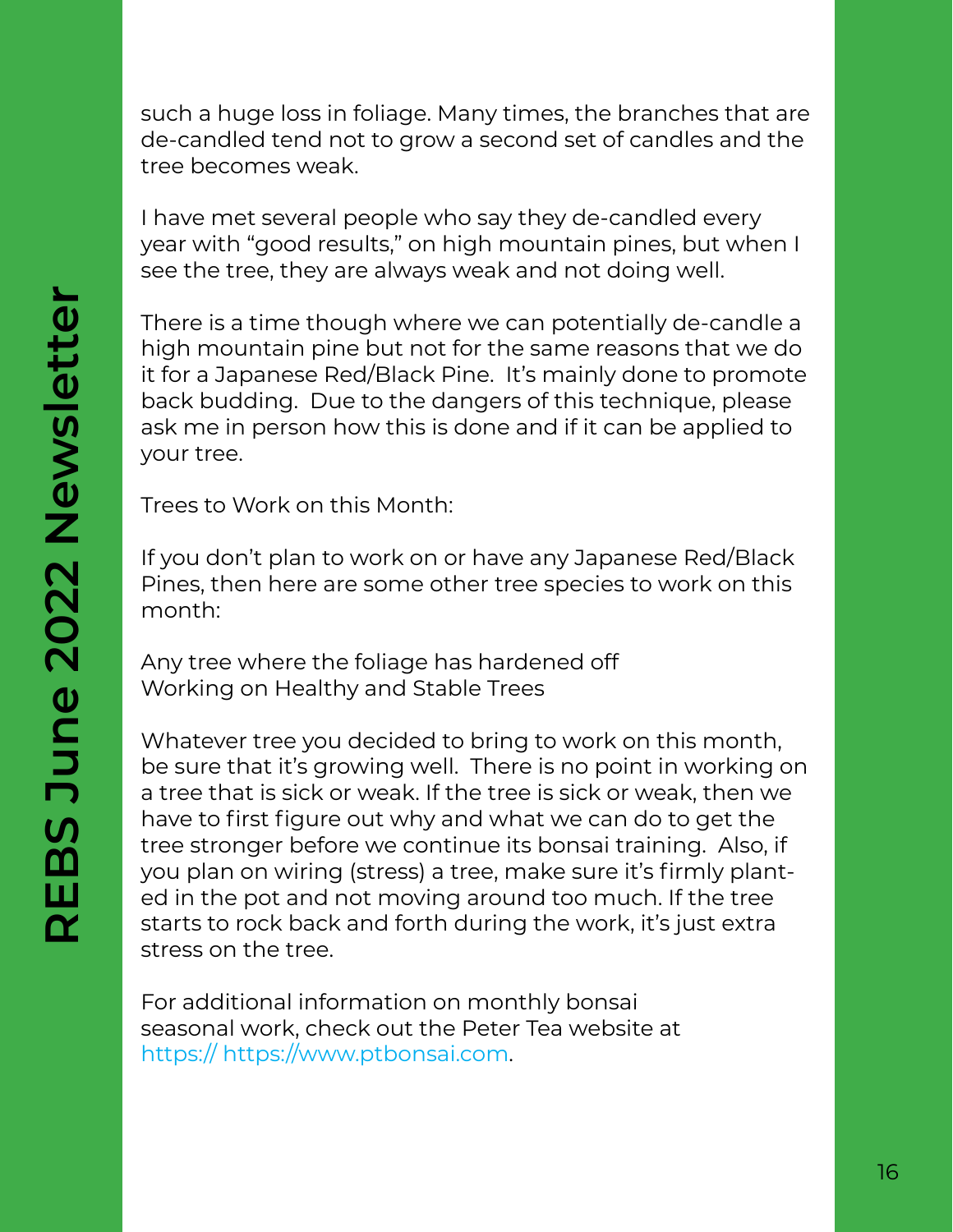## **Something New – "Member Sales"**

I wonder if REBS members would like something new added to the monthly newsletters called "Member Sales"? Members can submit an item they want to sell. A 20% fee goes to support REBS. I would like to introduce this addition to the June newsletter by submitting an item I would like to sell. What are your thoughts?

Two Variegated Junipers Height 32 - 35 ins. Large bonsai or landscape Juniperus, Chinese Juniper, Twisted Juniper, Variegated Hollywood Juniper 'Torulosa Variegata' Large black ceramic pots 24 x 12 inches \$400.00 Local delivery Contact George Haas at gwhaas@comcast.net or 707-762-9154.



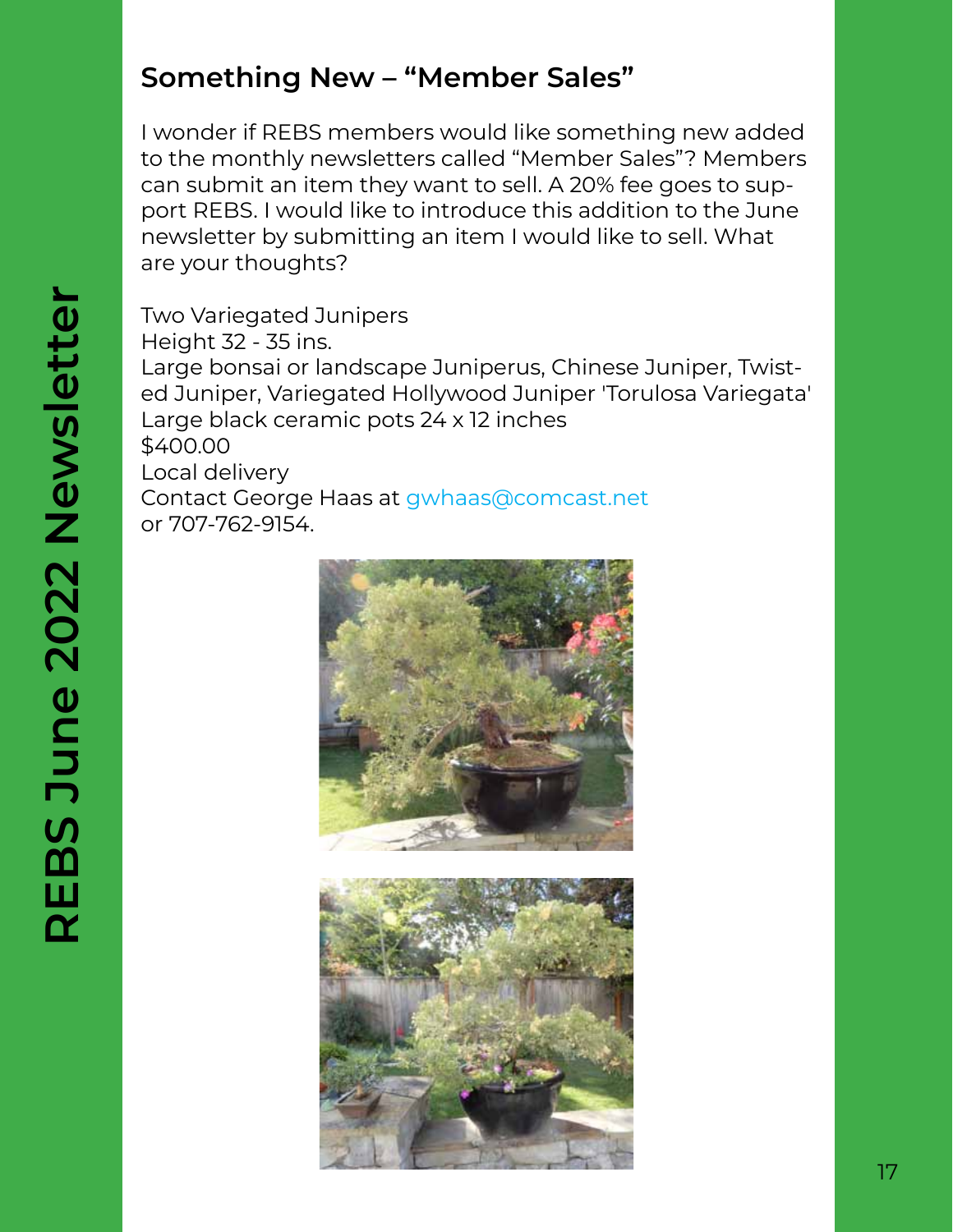Those of you who been in the club awhile know that Frank Bardella had a large bonsai collection which was mostly sold after his passing six years ago. Barbara held back about 15 larger trees, as well as some smaller ones, that Kathy Shaner worked on when she came for workshops.

With Kathy moving out of state, there is no longer anyone to care for the trees, and Barbara wishes to sell them. I priced the larger trees, but not the smaller ones yet. If you are interested in seeing them, you can contact me at shimon@mcn.org or 707-884-4126.





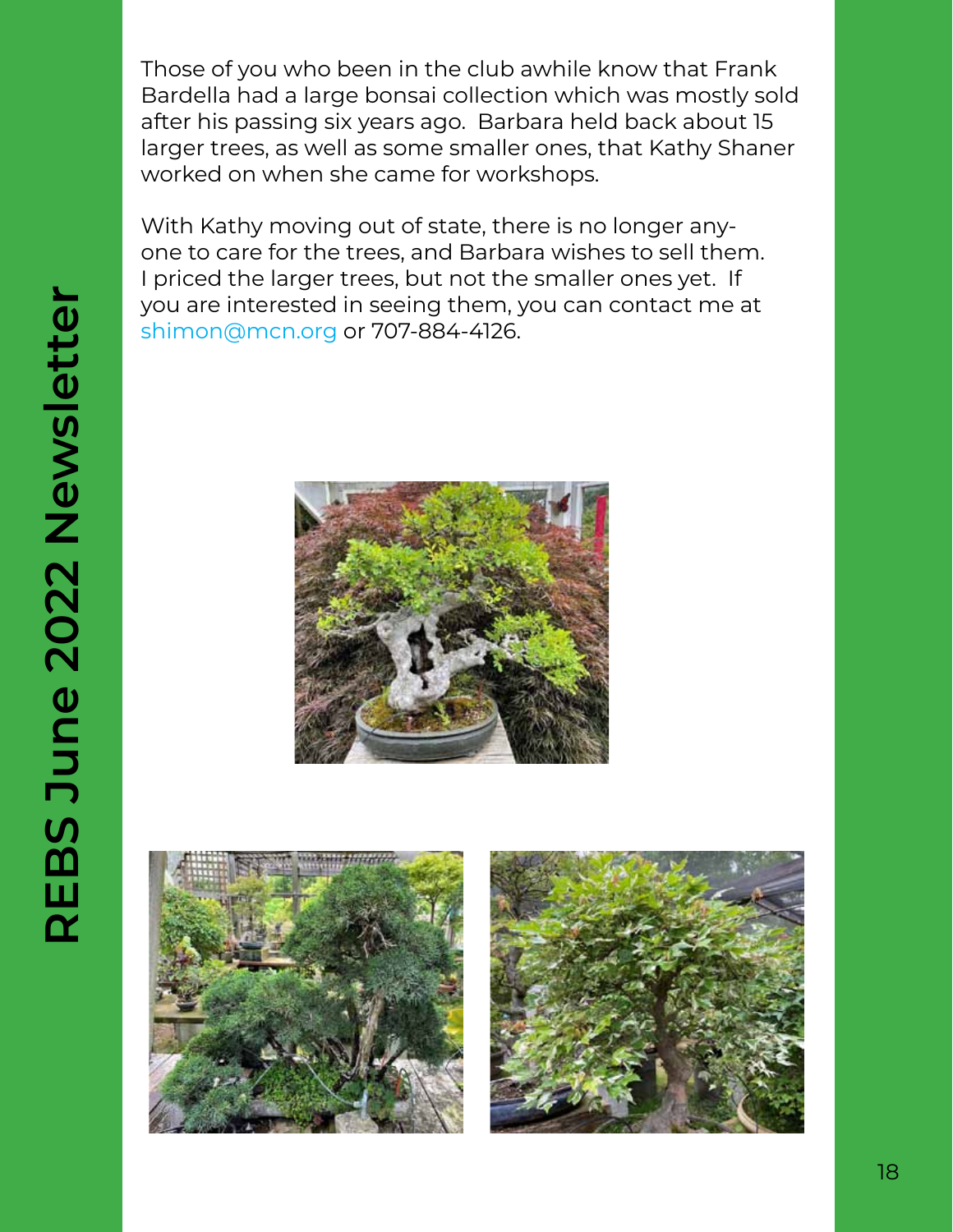# **Featured Bonsai of the Month**



Japanese False Cypress (*Chamaecyparis pisifera*) Displayed in 2019 REBS Annual Show by Peter Tea. Photographed by George Haas.

**Want to feature your bonsai in the upcoming REBS newsletters?** Just email an jpeg or png image, 300 ppi high resolution, to the Newsletter Editor prior to the end of the month.